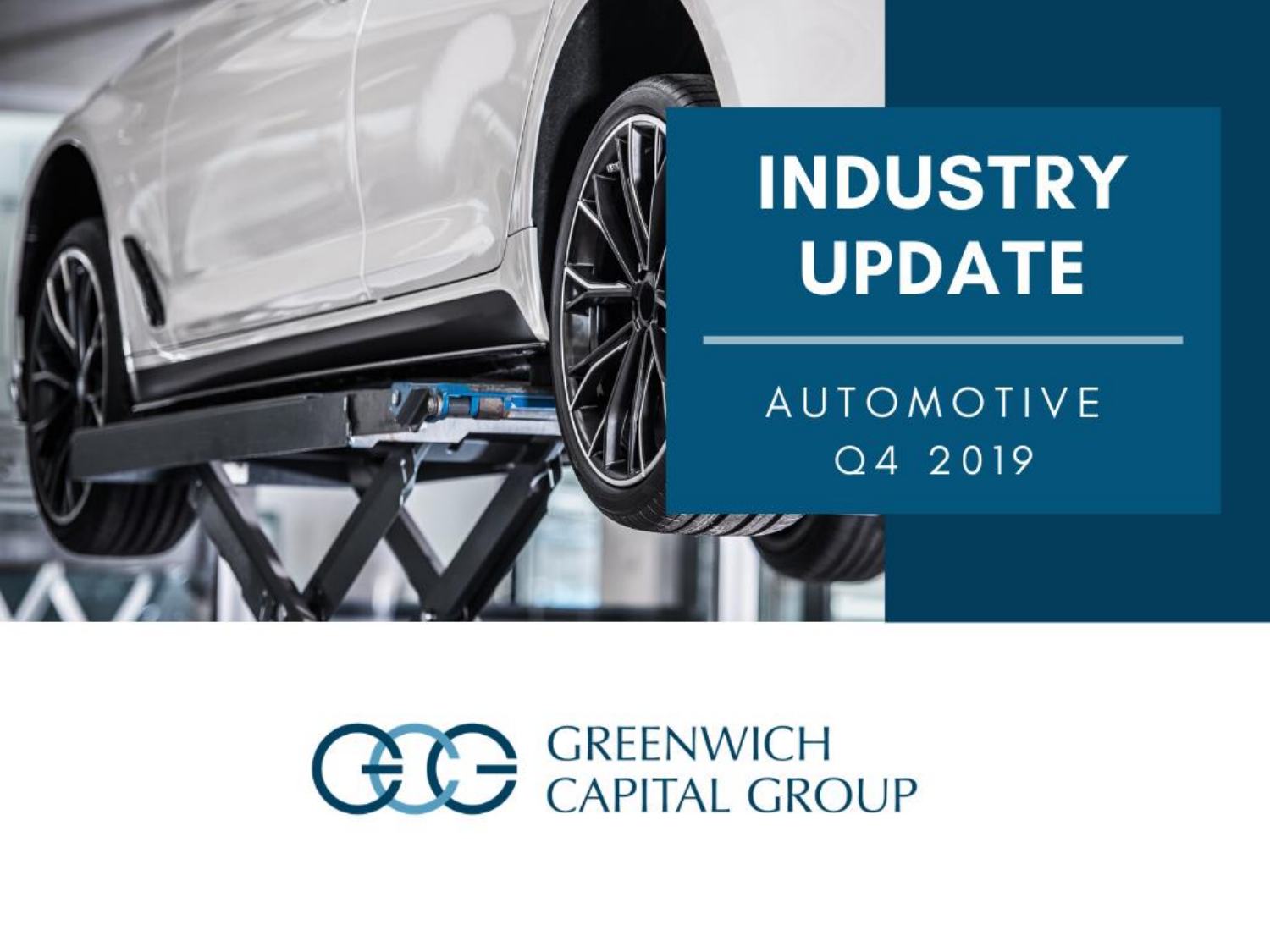## GCG INDUSTRY UPDATE | Automotive Public Market Performance

The U.S. equity market maintained strong overall performance in Q4 2019. On a trailing 3-year period ending December 31, 2019, the S&P 500 and DJI indices were up 42.3% and 43.5%, respectively. The Automotive industry underperformed the broader market across all segments. The industry was led by the Dealers and Service Providers segment with gains of 31.3% over the 3-year period. North America-based OEM Suppliers have also shown strength, unlike their foreign counterparts, which have continued to underperform since the segment's peak in Q1 2018.



Source: S&P Capital IQ

Note: All values based on publicly available data as of 12/31/2019

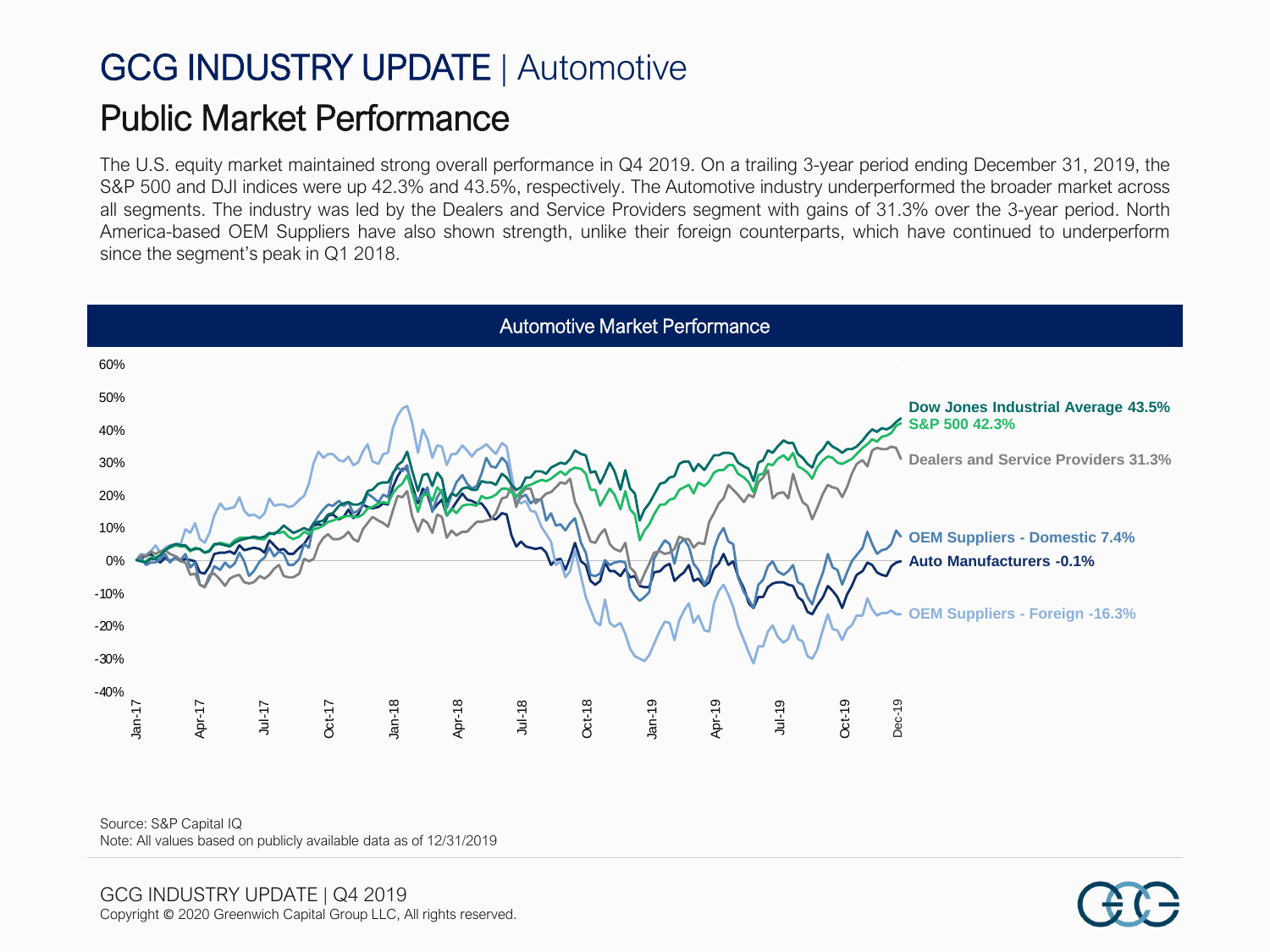#### GCG INDUSTRY UPDATE | Automotive Middle-Market M&A Activity

In Q4 2019, middle-market M&A activity within the Automotive sector experienced year-over-year decreases of approximately 22% and 79% in deal volume and value, respectively. The average deal value of \$45 million is the second smallest of 2019.

Strategic buyers continue to drive overall deal activity, although financial buyers gained share, reaching a high for the year and accounting for 13.9% of deal flow.

Automotive Retail remains the most active sector, accounting for 54% of total automotive transaction volume. This can be attributed to the ongoing consolidation among dealership groups. Auto Parts and Equipment exhibited continued strength as well at 27% in Q4.



**Q3 2019 M&A Activity by Sector M&A Activity by Buyer Type**





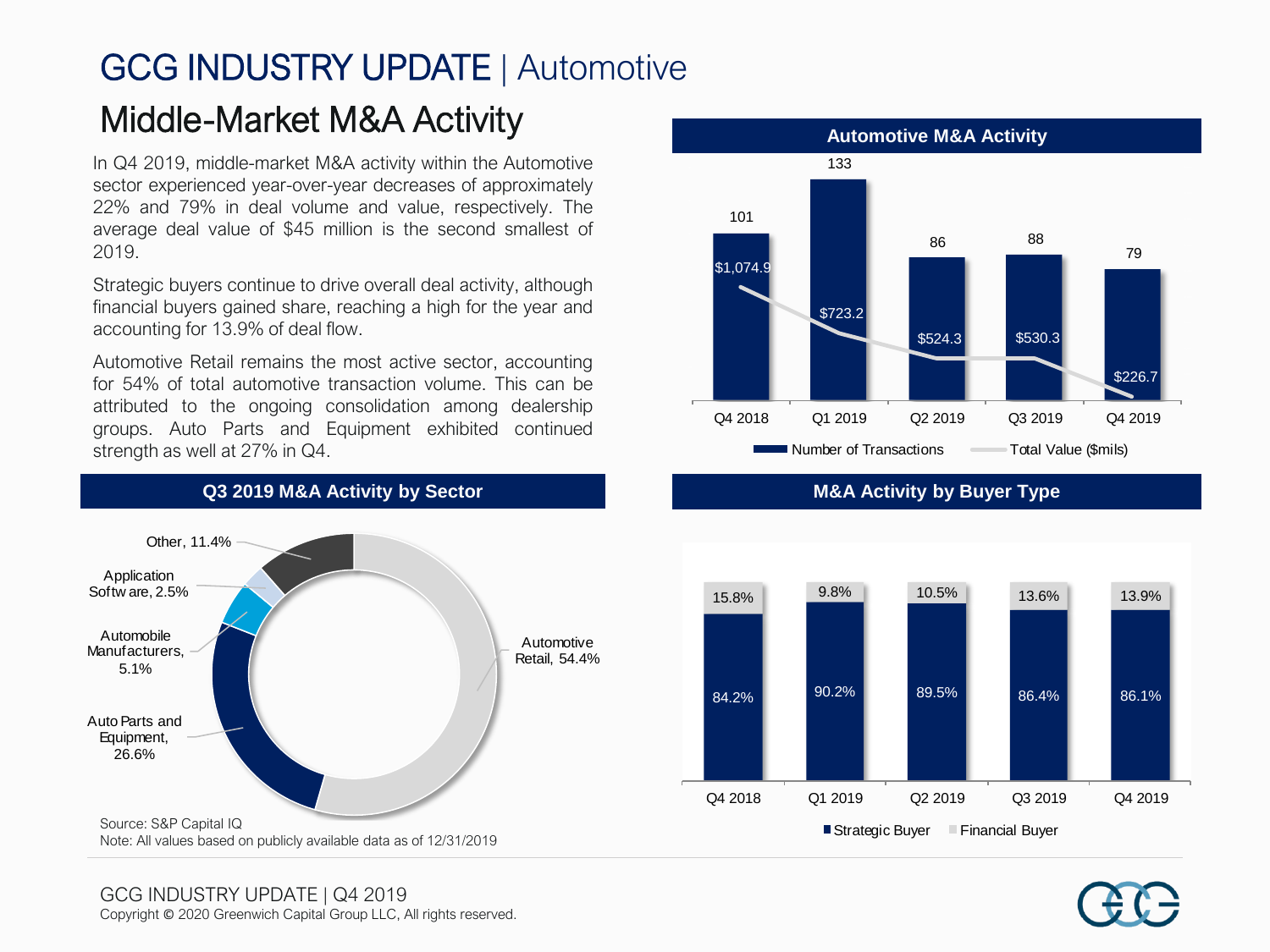## GCG INDUSTRY UPDATE | Automotive Public Company Trading Multiples

Select publicly traded companies representing the key sectors across the Automotive industry traded at an average multiple of 9.9x EBITDA and 1.4x revenue. Trading multiples varied significantly across and within the four categories with the strongest multiples observed in the Dealers and Service Providers segment.



Source: S&P Capital IQ Note: All values based on publicly available data as of 12/31/2019

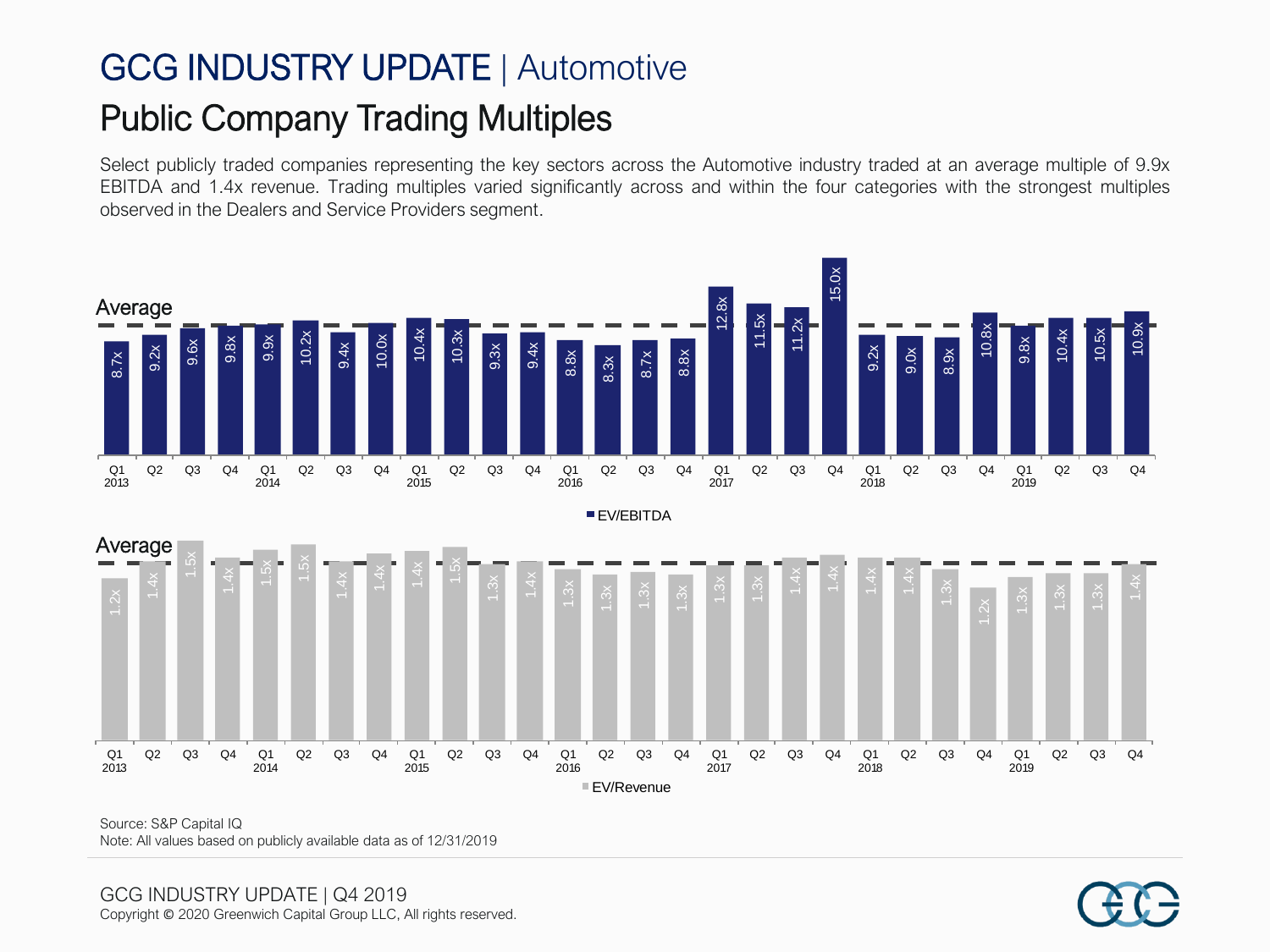# GCG INDUSTRY UPDATE | Automotive Public Comparable Companies

|                                 | <b>Enterprise</b> | <b>Share</b>       |           | <b>Price Change</b> | <b>LTM Margins</b> |               | TEV / LTM:     |               |
|---------------------------------|-------------------|--------------------|-----------|---------------------|--------------------|---------------|----------------|---------------|
| <b>Company Name</b>             | Value (\$mils)    | <b>Stock Price</b> | 3 month   | 12 month            | <b>Gross</b>       | <b>EBITDA</b> | <b>Revenue</b> | <b>EBITDA</b> |
| <b>Auto Manufacturers</b>       |                   |                    |           |                     |                    |               |                |               |
| AUDI AG                         | \$20,529          | \$902.26           | 3.7%      | 1.3%                | 15.2%              | 12.8%         | 0.3x           | 2.5x          |
| <b>BMW</b>                      | \$165,138         | \$82.28            | 16.5%     | 1.8%                | 16.5%              | 11.0%         | 1.5x           | 13.8x         |
| Daimler AG                      | \$214,290         | \$55.40            | 11.4%     | 5.4%                | 16.2%              | 6.1%          | 1.1x           | 18.7x         |
| Fiat Chrysler Automobiles N.V.  | \$21,967          | \$14.69            | 13.4%     | 1.6%                | 14.0%              | 8.7%          | 0.2x           | 2.2x          |
| Ford Motor Company              | \$168,725         | \$9.30             | 1.5%      | 21.6%               | 8.9%               | 7.4%          | 1.1x           | 14.5x         |
| <b>General Motors Company</b>   | \$139,027         | \$36.60            | (2.3%)    | 9.4%                | 10.1%              | 9.4%          | 1.0x           | 10.2x         |
| Honda Motor Co., Ltd.           | \$95,248          | \$28.31            | 8.6%      | 7.0%                | 20.7%              | 7.8%          | 0.7x           | 8.4x          |
| Hyundai Motor Company           | \$75,727          | \$104.38           | $(6.6\%)$ | $(1.9\%)$           | 16.5%              | 5.2%          | 0.9x           | 16.9x         |
| Kia Motors Corporation          | \$13,395          | \$38.37            | 0.9%      | 26.8%               | 15.8%              | 7.0%          | 0.3x           | 4.1x          |
| Nissan Motor Co., Ltd.          | \$84,908          | \$5.85             | $(6.1\%)$ | $(27.1\%)$          | 15.9%              | 4.6%          | 0.8x           | 18.0x         |
| <b>Renault SA</b>               | \$59,144          | \$47.33            | (17.6%)   | (24.2%)             | 20.8%              | 10.2%         | 0.9x           | 9.2x          |
| Tesla, Inc.                     | \$86,142          | \$418.33           | 73.7%     | 25.7%               | 16.9%              | 8.9%          | 3.5x           | 39.5x         |
| <b>Toyota Motor Corporation</b> | \$331,222         | \$140.54           | 4.5%      | 21.1%               | 18.0%              | 14.0%         | 1.2x           | 8.3x          |
| Volkswagen AG                   | \$277,575         | \$197.78           | 16.2%     | 24.3%               | 18.5%              | 10.8%         | 1.0x           | 9.5x          |
| Mean                            | \$125,217         | \$148.67           | 8.4%      | 6.6%                | 16.0%              | 8.9%          | 1.0x           | 12.5x         |
| Median                          | \$90,695          | \$51.37            | 4.1%      | 6.2%                | 16.3%              | 8.8%          | 0.9x           | 9.9x          |

Source: S&P Capital IQ Note: All values based on publicly available data as of 12/31/2019

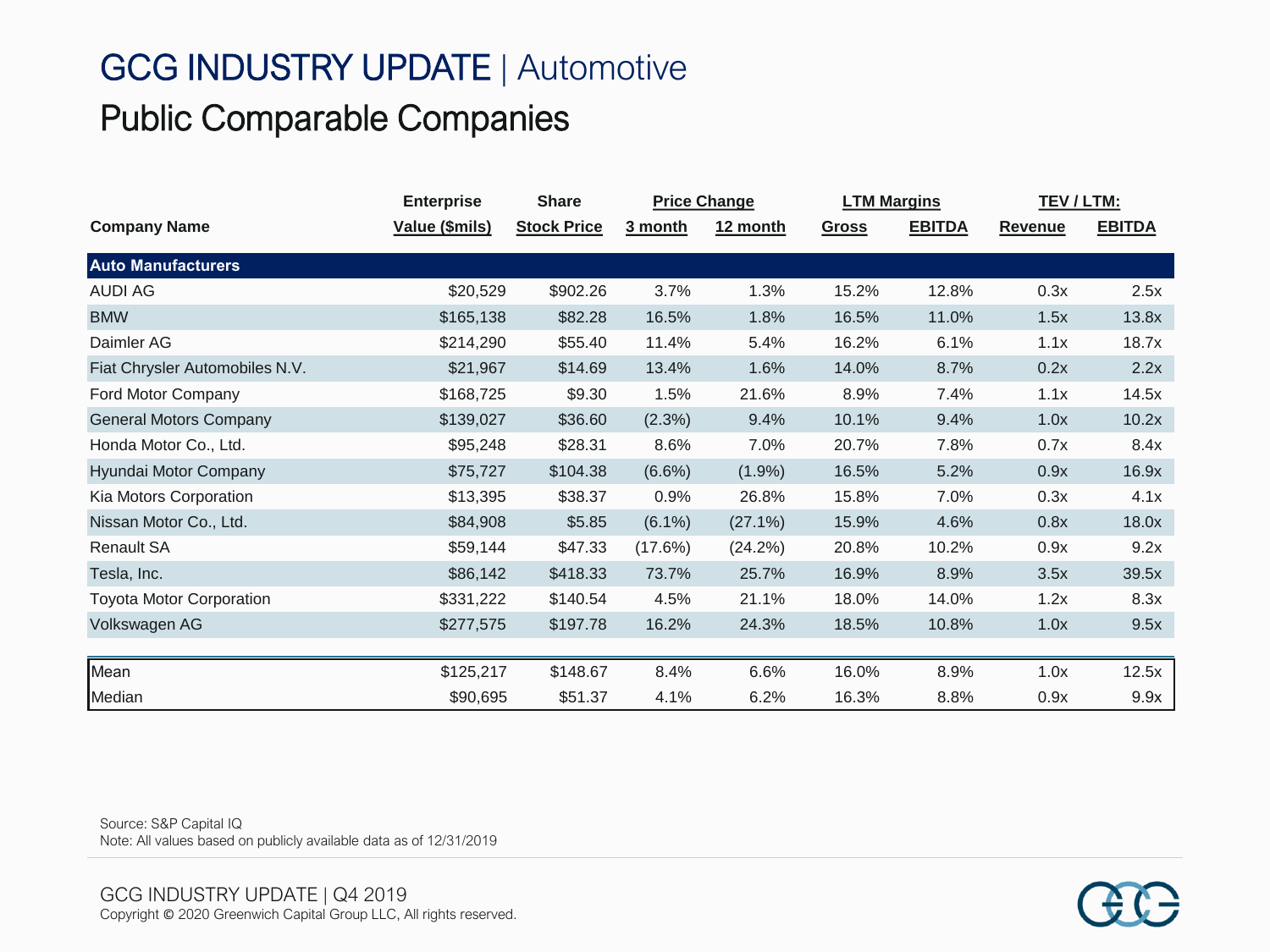# GCG INDUSTRY UPDATE | Automotive Public Comparable Companies (Cont'd)

|                                 | <b>Enterprise</b> | <b>Share</b>       |         | <b>Price Change</b> | <b>LTM Margins</b> |               | TEV / LTM:     |               |
|---------------------------------|-------------------|--------------------|---------|---------------------|--------------------|---------------|----------------|---------------|
| <b>Company Name</b>             | Value (\$mils)    | <b>Stock Price</b> | 3 month | 12 month            | <b>Gross</b>       | <b>EBITDA</b> | <b>Revenue</b> | <b>EBITDA</b> |
| <b>OEM Suppliers - Domestic</b> |                   |                    |         |                     |                    |               |                |               |
| American Axle & Manufacturing   | \$4,664           | \$10.76            | 30.9%   | $(3.1\%)$           | 13.9%              | 15.0%         | 0.7x           | 4.6x          |
| BorgWarner Inc.                 | \$10,325          | \$43.38            | 18.3%   | 24.9%               | 20.6%              | 15.8%         | 1.0x           | 6.4x          |
| <b>Gentex Corporation</b>       | \$6,865           | \$28.98            | 5.2%    | 43.4%               | 37.4%              | 32.3%         | 3.7x           | 11.4x         |
| Lear Corporation                | \$10,152          | \$137.20           | 16.4%   | 11.7%               | 10.6%              | 9.9%          | 0.5x           | 5.1x          |
| Magna International Inc.        | \$21,728          | \$54.89            | 2.9%    | 20.9%               | 13.7%              | 10.1%         | 0.5x           | 5.4x          |
| Tenneco Inc.                    | \$6,914           | \$13.10            | 4.6%    | (52.2%)             | 15.7%              | 8.0%          | 0.4x           | 4.9x          |
| Mean                            | \$10,108          | \$48.05            | 13.1%   | 7.6%                | 18.6%              | 15.2%         | 1.1x           | 6.3x          |
| Median                          | \$8,533           | \$36.18            | 10.8%   | 16.3%               | 14.8%              | 12.6%         | 0.6x           | 5.3x          |
|                                 |                   |                    |         |                     |                    |               |                |               |

| <b>OEM Suppliers - Foreign</b> |          |          |           |           |       |       |      |       |
|--------------------------------|----------|----------|-----------|-----------|-------|-------|------|-------|
| Adient plc                     | \$5,183  | \$21.25  | $(7.4\%)$ | 41.1%     | 4.8%  | 2.4%  | 0.3x | 12.9x |
| <b>Aptiv PLC</b>               | \$28,924 | \$94.97  | 8.6%      | 54.2%     | 18.3% | 15.0% | 2.0x | 13.4x |
| Autoliv, Inc.                  | \$9,290  | \$84.41  | 7.0%      | 20.2%     | 18.5% | 12.5% | 1.1x | 8.7x  |
| CIE Automotive, S.A.           | \$4,850  | \$23.66  | $(5.7\%)$ | $(3.6\%)$ | 43.5% | 17.5% | 1.3x | 7.6x  |
| Continental Aktiengesellschaft | \$32,623 | \$129.62 | 0.7%      | $(5.7\%)$ | 24.3% | 9.1%  | 0.7x | 7.4x  |
| Faurecia S.E.                  | \$10,458 | \$53.90  | 13.6%     | 42.4%     | 13.4% | 9.8%  | 0.5x | 5.4x  |
| Schaeffler AG                  | \$10.561 | \$10.86  | 41.1%     | 24.8%     | 24.7% | 14.2% | 0.7x | 4.7x  |
| Valeo SA                       | \$12,900 | \$35.25  | 8.7%      | 20.7%     | 18.0% | 9.5%  | 0.6x | 6.3x  |
| Mean                           | \$14,349 | \$56.74  | 8.3%      | 24.3%     | 20.7% | 11.2% | 0.9x | 8.3x  |
| Median                         | \$10,510 | \$44.57  | 7.8%      | 22.7%     | 18.4% | 11.1% | 0.7x | 7.5x  |

Source: S&P Capital IQ

Note: All values based on publicly available data as of 12/31/2019

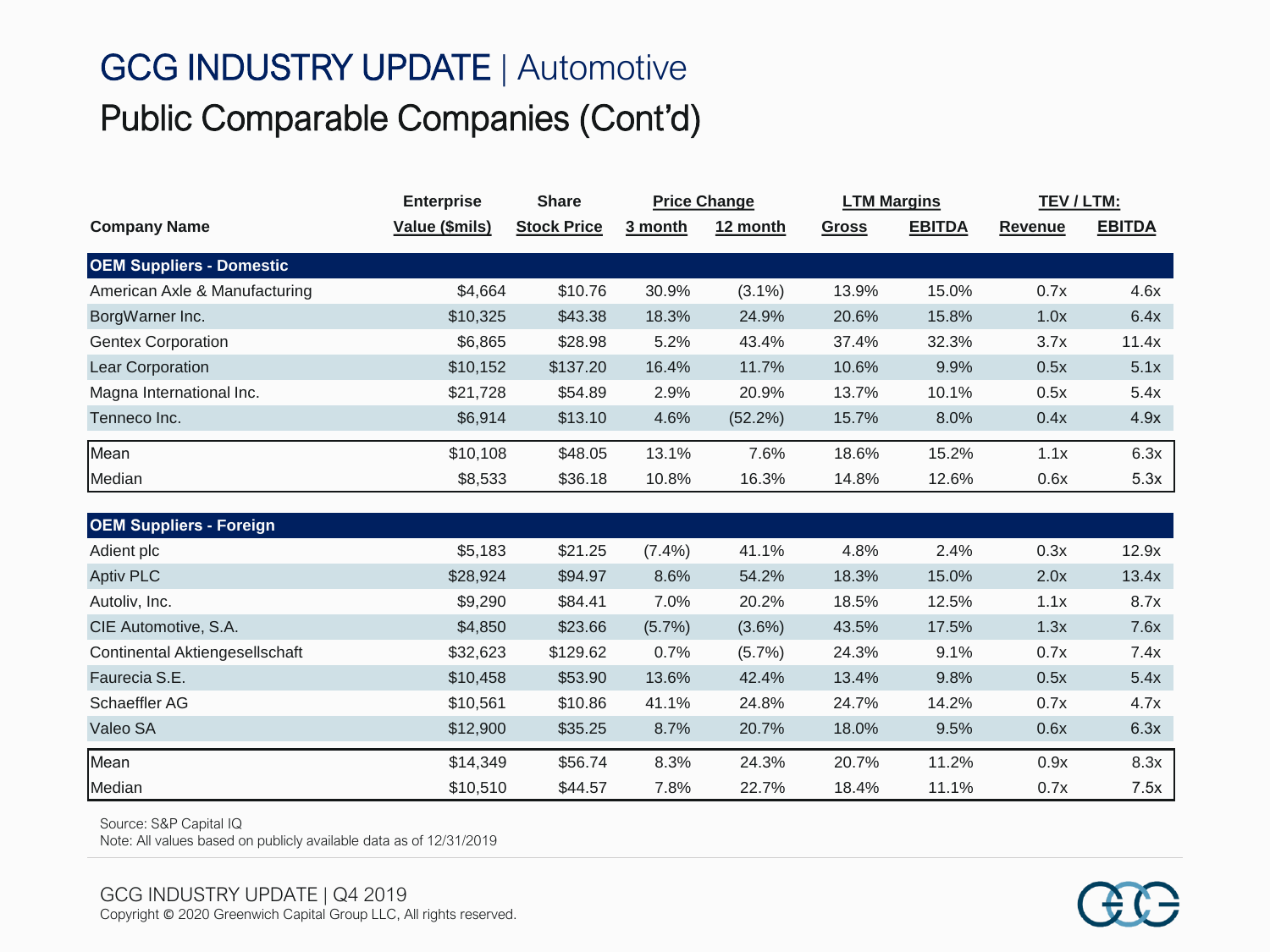# GCG INDUSTRY UPDATE | Automotive Public Comparable Companies (Cont'd)

|                                      | <b>Share</b><br><b>Enterprise</b> |                    | <b>Price Change</b> |          | <b>LTM Margins</b> |               | TEV / LTM:     |               |
|--------------------------------------|-----------------------------------|--------------------|---------------------|----------|--------------------|---------------|----------------|---------------|
| <b>Company Name</b>                  | Value (\$mils)                    | <b>Stock Price</b> | 3 month             | 12 month | <b>Gross</b>       | <b>EBITDA</b> | <b>Revenue</b> | <b>EBITDA</b> |
| <b>Dealers and Service Providers</b> |                                   |                    |                     |          |                    |               |                |               |
| Asbury Automotive Group, Inc.        | \$4,104                           | \$111.79           | 9.2%                | 67.7%    | 16.2%              | 5.1%          | 0.6x           | 11.2x         |
| AutoCanada Inc.                      | \$1,313                           | \$9.55             | 58.3%               | 14.8%    | 16.2%              | 2.6%          | 0.5x           | 19.1x         |
| AutoNation, Inc.                     | \$10,387                          | \$48.63            | $(4.1\%)$           | 36.2%    | 16.4%              | 4.5%          | 0.5x           | 10.9x         |
| CarMax, Inc.                         | \$29,792                          | \$87.67            | $(0.4\%)$           | 39.8%    | 14.9%              | 6.8%          | 1.4x           | 21.0x         |
| Cars.com Inc.                        | \$1,506                           | \$12.22            | 36.1%               | (43.2%)  | 72.7%              | 21.6%         | 2.4x           | 11.3x         |
| CDK Global, Inc.                     | \$9,327                           | \$54.68            | 13.7%               | 14.2%    | 53.0%              | 35.5%         | 4.8x           | 13.4x         |
| Copart, Inc.                         | \$21,499                          | \$90.94            | 13.2%               | 90.3%    | 46.4%              | 39.8%         | 10.1x          | 25.3x         |
| Group 1 Automotive, Inc.             | \$4,968                           | \$100.00           | 8.3%                | 89.7%    | 15.1%              | 3.9%          | 0.4x           | 10.7x         |
| <b>KAR Auction Services, Inc.</b>    | \$6,037                           | \$21.79            | (11.2%)             | (54.3%)  | 41.1%              | 22.2%         | 1.5x           | 6.8x          |
| Lithia Motors, Inc.                  | \$6,967                           | \$147.00           | 11.0%               | 92.6%    | 15.3%              | 4.6%          | 0.6x           | 12.4x         |
| Monro, Inc.                          | \$3,260                           | \$78.20            | $(1.0\%)$           | 13.7%    | 38.6%              | 15.7%         | 2.6x           | 16.7x         |
| Penske Automotive Group, Inc.        | \$12,671                          | \$50.22            | 6.2%                | 24.6%    | 14.9%              | 3.3%          | 0.6x           | 17.0x         |
| Sonic Automotive, Inc.               | \$3,962                           | \$31.00            | $(1.3\%)$           | 125.3%   | 14.6%              | 3.5%          | 0.4x           | 11.1x         |
| Mean                                 | \$8,907                           | \$64.90            | 10.6%               | 39.3%    | 28.9%              | 13.0%         | 2.0x           | 14.4x         |
| Median                               | \$6,037                           | \$54.68            | 8.3%                | 36.2%    | 16.2%              | 5.1%          | 0.6x           | 12.4x         |
| <b>Automotive Mean</b>               | \$49,860                          | \$89.45            | 9.8%                | 20.6%    | 21.4%              | 11.6%         | 1.3x           | 11.4x         |
| <b>Automotive Median</b>             | \$12,671                          | \$50.22            | 7.0%                | 20.7%    | 16.4%              | 9.5%          | 0.8x           | 10.7x         |

Source: S&P Capital IQ Note: All values based on publicly available data as of 12/31/2019